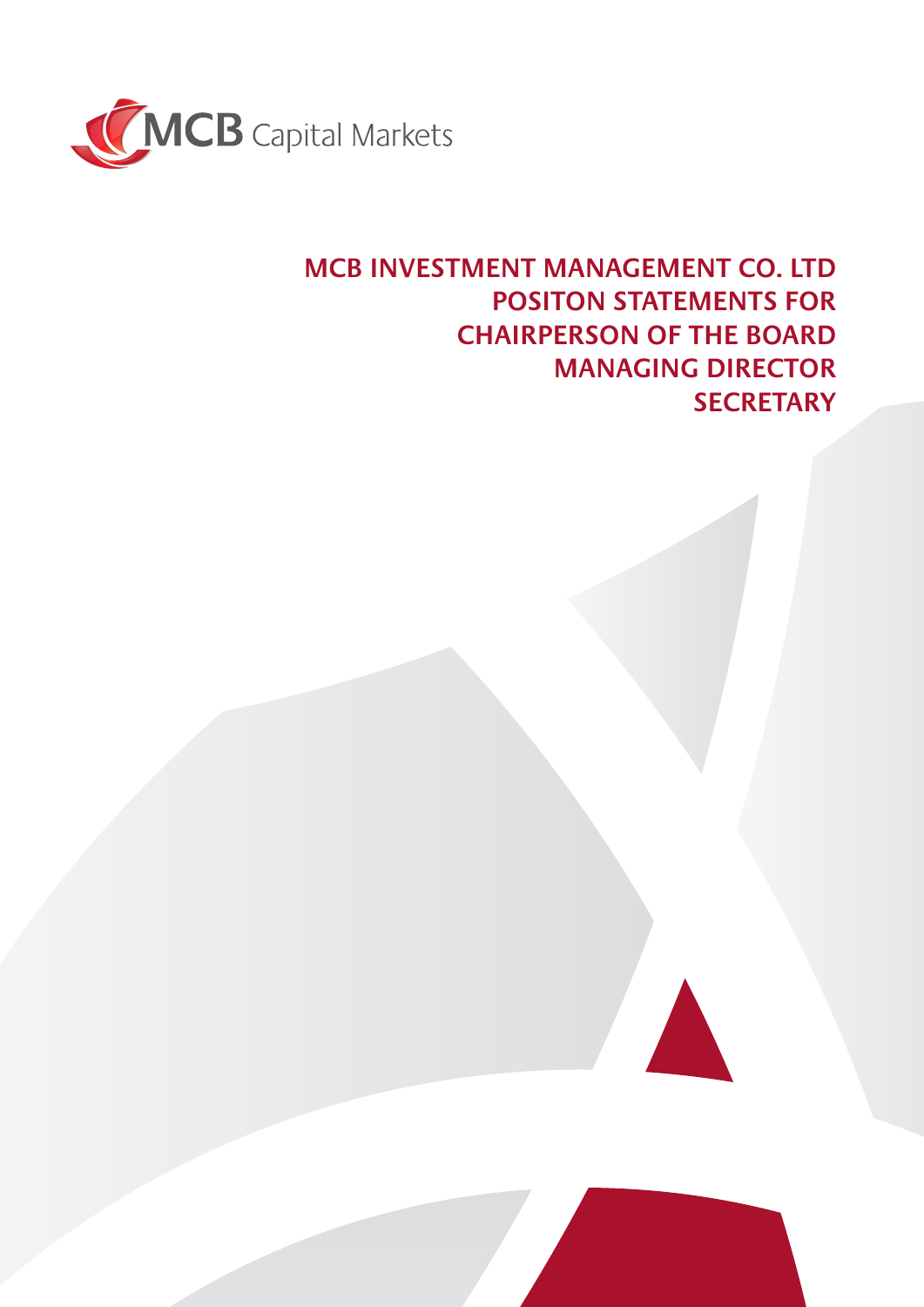

# **CONTENTS**

| CHAIRPERSON OF THE BOARD OF MCBIM |    |
|-----------------------------------|----|
| MANAGING DIRECTOR                 | 4  |
| <b>COMPANY SECRETARY</b>          | 5. |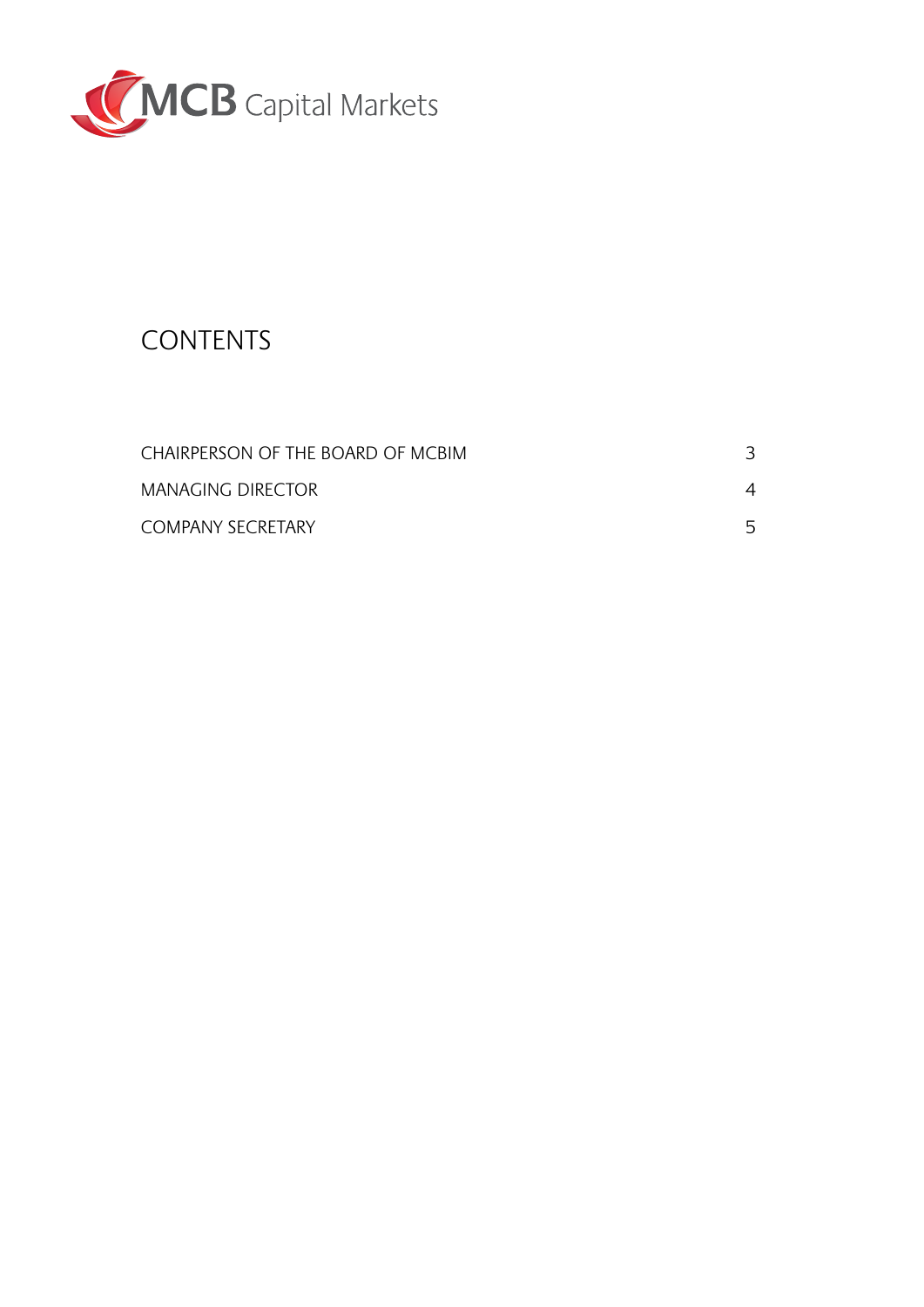# **CHAIRPERSON OF THE BOARD OF MCBIM**

The Board of directors of MCB Investment Management Co. Ltd ("MCBIM" or the "Company") has adopted a position description for the Chairperson who is elected by his or her fellow directors and shall be a non-executive director. He/she should be a firm, objective and open-minded leader, assuming his/her role by bringing independence of mind and intellectual honesty. Apart from being fully conversant with the key networks of the organisation and have sound knowledge of the activities of the organisation, the Chairperson is expected to be impartial and objective so as to support or take the right decisions concerning the organisation.

The main duties of a Chairperson can be summarised under the following areas:

#### **• Strategy and Management of the Company**

- To ensure that the Board is effective in its tasks of setting and implementing the company's direction and strategy.
- To ensure that appropriate policies and procedures are in place for the effective management of the organisation.
- To ensure that the decisions of the Board are executed
- To sign the Statement of Compliance to be filed with the Financial Reporting Council along with a director to confirm whether the Company has complied fully, partially or has not complied with the Code of Corporate Governance.

#### **• Leadership**

- To provide overall leadership to the Board, be impartial and resolve differences in the most constructive way whilst encouraging and ensuring the active participation of all directors in discussions and board matters.
- To participate in the selection of the board members whilst ensuring that the Board has an appropriate mix of competencies, experience, skill and independence.
- To provide support and supervision to the Managing Director.

#### **• Presiding and conducting meetings**

- To set the agenda for Board meetings, therefore giving the meetings their direction and scope.
- To preside over the board meetings and shareholders meetings of the company and to ensure the smooth functioning of the meetings.
- To ensure that board meetings take place regularly and that all the relevant information and facts are placed before the board to enable the directors to reach informed decisions.
- To ensure that each meeting is planned effectively, conducted according to the constitution and that matters are dealt with in an orderly, efficient manner.
- To ensure that proper minutes are taken and sign the minutes of board meetings and shareholders' meetings jointly with the Secretary. Minutes which have been signed correct by the Chairperson of the meeting are prima facie evidence of the proceedings.

#### **• Relations with Shareholders**

- To act as the Company's leading representative and be the spokesperson at functions and meetings to present the aims and policies of the Company.
- To maintain sound relations with the Company's shareholder and ensure that the effective communication and disclosures are being carried out.
- To ensure that all directors be made aware of the main concerns of the shareholder and key stakeholders and that their views be communicated to the Board as a whole.

#### **• Induction, Development, Succession and Performance Evaluation**

- To ensure that newly appointed directors participate in an induction program with the support of the Company Secretary.
- To ensure that the development needs of the directors are identified and appropriate training be provided to continuously update the skills and knowledge of the directors so that they fulfil their role on the Board.
- To identify the development needs of the Board as a whole to promote its effectiveness as a team.
- To oversee a formal succession plan for the Board, the Managing Director and certain senior management positions in collaboration with Remuneration, Corporate Governance, Ethics and Sustainability Committee of MCB Group Limited, the ultimate holding company.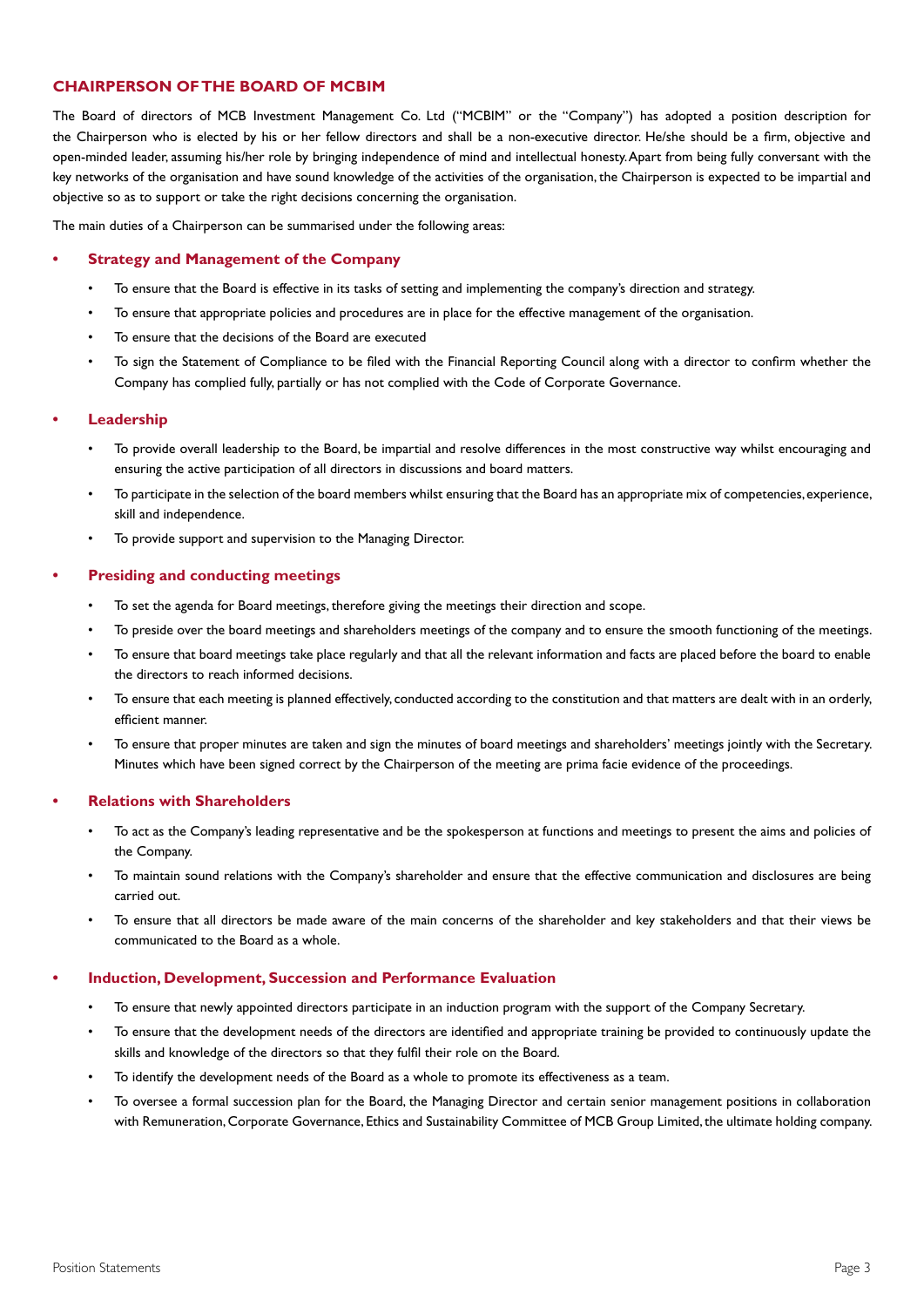# **MANAGING DIRECTOR**

The Board of directors of the MCB Investment Management Co. Ltd ("MCBIM" or the "Company") has adopted a position description for the Managing Director ("MD"). The MD is responsible for leading the elaboration and execution of the Company's long term strategy. As such the MD oversees the various functions of the Company which include, inter alia, compliance, finance, human resources, legal, marketing, sales and operations. The MD also acts as the main point of communication between the Board and the employees. The key responsibilities of the MD are set out as follows:

#### **• Setting the Strategy and Direction**

- To drive, in conjunction with the Board, the elaboration of the MCBIM's vision and strategy.
- To oversee the implementation of the MCBIM's long and short term plans in line with its strategy.
- To set the direction and oversee the operations of the Company.
- To recommend policies for approval by the Board.

#### **• Support and assistance to the Board**

- To support the Board during orientation and self-evaluation.
- To sit on committees of the Board where applicable as determined by the Board.
- To ensure that the executive team reports in an accurate, timely and clear manner.
- To maintain a dialogue with the Chairperson on the important and strategic issues facing the Company, and proposing Board agendas to the Chairperson which reflect these.

#### **• Management of the Company**

- To decide and guide courses of action in operations of the Company.
- To ensure the Company is appropriately organised and staffed.
- To manage the financial resources of the Company.

#### **• Risk and Control**

- To assess the principal risks of the Company and ensure that these risks are being monitored and managed.
- To ensure effective internal controls and management information systems are in place in the Company.
- To ensure that expenditures of the Company are within the authorised annual budget.
- To ensure that the Company has appropriate systems to enable it to conduct its activities both lawfully and ethically.

#### **• Compliance**

- To monitor that the Company is abiding to specific internally established control systems, to procedures set by relevant authorities and to legal framework and that good governance principles are adhered.
- To encourage all employees to conduct their activities in strict accordance with the Company's standards and policies, including its code of ethics, environmental, safety and health policies.

#### **• Communication**

- To act as a direct liaison between the Board and the employees and communicate to the Board on behalf of the employees.
- To communicate effectively with the shareholder, employees, regulatory authorities, investors, other stakeholders and the public.
- To ensure the integrity of all public disclosures by the Company.